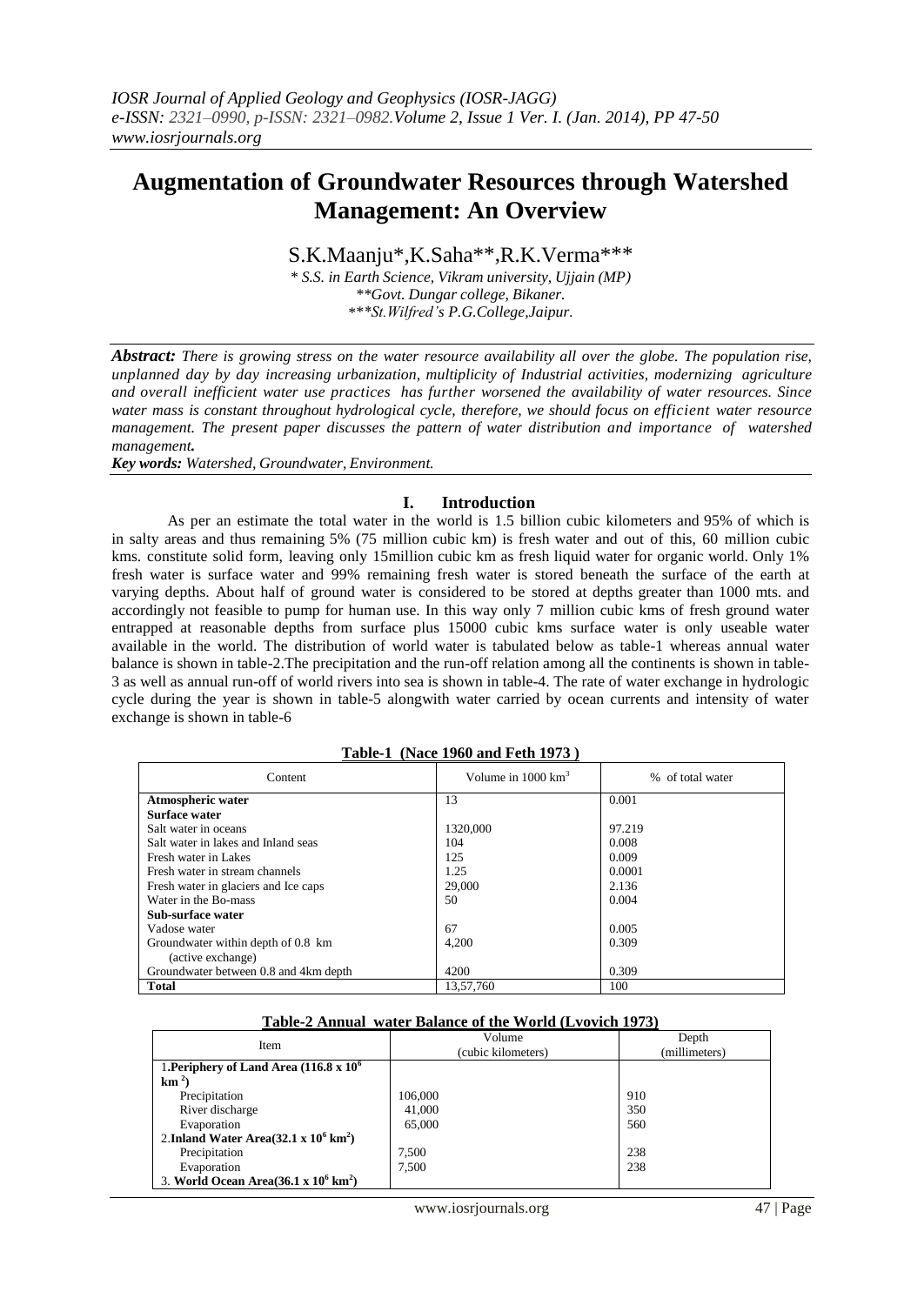| Precipitation                                      | 411,600 | 1,140 |
|----------------------------------------------------|---------|-------|
| Inflow of river water                              | 41,000  | 111   |
| Evaporation                                        | 452,600 | 1,251 |
| 4. World Total Area(510 x $10^6$ km <sup>2</sup> ) |         |       |
| Precipitation                                      | 525,100 | 1,030 |
| Evaporation                                        | 525,100 | 1,030 |
|                                                    |         |       |
|                                                    |         |       |

#### **Table-3 Precipitation-Run-off Relation of the Continents (Lvovich 1973)**

| Continents     | Area                   | Annual               |                 | <b>Evaporation</b>   |        | <b>Overland surface Run-off</b> |                      | Groundwater     |                      |
|----------------|------------------------|----------------------|-----------------|----------------------|--------|---------------------------------|----------------------|-----------------|----------------------|
|                | $10^6$ km <sup>2</sup> | <b>Precipitation</b> |                 |                      |        | $\mathbf{Km}^3$                 | $%$ of               |                 | Flow                 |
|                |                        | Мm                   | Km <sup>3</sup> | $\mathrm{Km}^3$      | $%$ of |                                 | <b>Precipitation</b> | $\mathbf{Km}^3$ | $%$ of               |
|                |                        |                      |                 | <b>Precipitation</b> |        |                                 |                      |                 | <b>Precipitation</b> |
| Asia           | 45                     | 726                  | 32,690          | 19.500               | 59.0   | 9.780                           | 29.9                 | 3.410           | 10.5                 |
| Europe         | 9.8                    | 734                  | 7.165           | 4,055                | 56.5   | 2.045                           | 28.6                 | 1.065           | 14.9                 |
| Africa         | 30.3                   | 686                  | 20,780          | 16,555               | 79.7   | 2.760                           | 13.3                 | 1.465           | 7.0                  |
| North America  | 20.7                   | 670                  | 13.910          | 7.950                | 57.2   | 4.220                           | 30.3                 | 1.740           | 12.5                 |
| South America  | 17.8                   | 1640                 | 29,355          | 18.975               | 64.6   | 6.640                           | 22.6                 | 3.740           | 12.8                 |
| Australia      | 8.7                    | 736                  | 6.405           | 4.400                | 69.7   | 1.500                           | 23.4                 | 465             | 7.3                  |
| All land areas | 132.3                  | 834                  | 110.305         | 71.465               | 64.7   | 26,945                          | 24.4                 | 11,885          | 10.8                 |
|                |                        |                      |                 |                      |        |                                 |                      |                 |                      |
|                |                        |                      |                 |                      |        |                                 |                      |                 |                      |

### **Table-4 Annual run-off World Rivers into sea (Lvovich 1973)**

| <b>Region</b>    | Run-off volume km <sup>3</sup> | Depth(mm) |
|------------------|--------------------------------|-----------|
| 1.Asia           | 13,190                         | 293       |
| 2. Europe        | 3,110                          | 319       |
| 3. Africa        | 4,225                          | 139       |
| 4. North America | 5,960                          | 287       |
| 5. South America | 10,380                         | 585       |
| 6. Australia     | 1,965                          | 226       |
| 7. Greenland     | 700                            | 180       |
| 8. Antarctica    | 2,200                          | 250       |
|                  |                                |           |
|                  |                                |           |
| Total            | 41,730                         | 280       |

## **Table-5 Rate of water Exchange in Hydrologic Cycle during the Year**

| <b>Hydrologic Arc</b> | <b>Activity</b> | <b>Quantity in</b>       |  |
|-----------------------|-----------------|--------------------------|--|
|                       |                 | Active exchange in $km3$ |  |
| World Ocean           | Circulation     | 452,600                  |  |
| Ground water          | Circulation     | 1,200                    |  |
| Polar glacier         | Circulation     | 2,900                    |  |
| River water           | Circulation     | 41,000                   |  |

#### **Table-6 Water carried by Ocean currents and Intensity of Water Exchange(Lvovich 1973-p26)**

| <b>Oceans</b> | Area in million sq.km | Volume in million<br>cu.km | $\sim$<br><b>Annual flow in million</b><br>cu.km | Water exchange<br>intensity ratio of<br>annual flow to ocean<br>volume<br>(No. of years) |
|---------------|-----------------------|----------------------------|--------------------------------------------------|------------------------------------------------------------------------------------------|
| Pacific       | 180                   | 725                        | 6.56                                             | 110                                                                                      |
| Atlantic      | 93                    | 338                        | 7.30                                             | 46                                                                                       |
| Indian        | 75                    | 290                        | 7.40                                             | 39                                                                                       |
| Arctic        | 13                    | 17                         | 0.44                                             | 38                                                                                       |
| World Ocean   | 363                   | 1,370                      | 21.70                                            | 63                                                                                       |

India with a geographical area of 328 million ha. received rainfall varying from 100 mm in western Rajasthan and exceeding 11000 mm in Chirapunji in Meghalaya experiences extremes of climate. The average annual rainfall of the country is about 1170 mm which constitute average run off of 1869 cubic km in river systems. During the monsoon period over 90% run off occur in peninsular rivers whereas 80% of the annual run off in the Himalayan rivers**.**

Average annual rainfall over India is computed as 117cm which is largest anywhere in the world for a country of a comparable size, the global mean being 99cm .the annual rainfall suffers from wide departure from the normal from year to year. Rainfall in India is erratic and Ill-distributed. It varies from place to place and year to year. While western Ghats, Assam and its neighborhood and parts of Himalayas receive more than 200cm annually; in contrast Rajasthan, Kuttch receive rainfall between 10to50cm in a year. Chirapunji records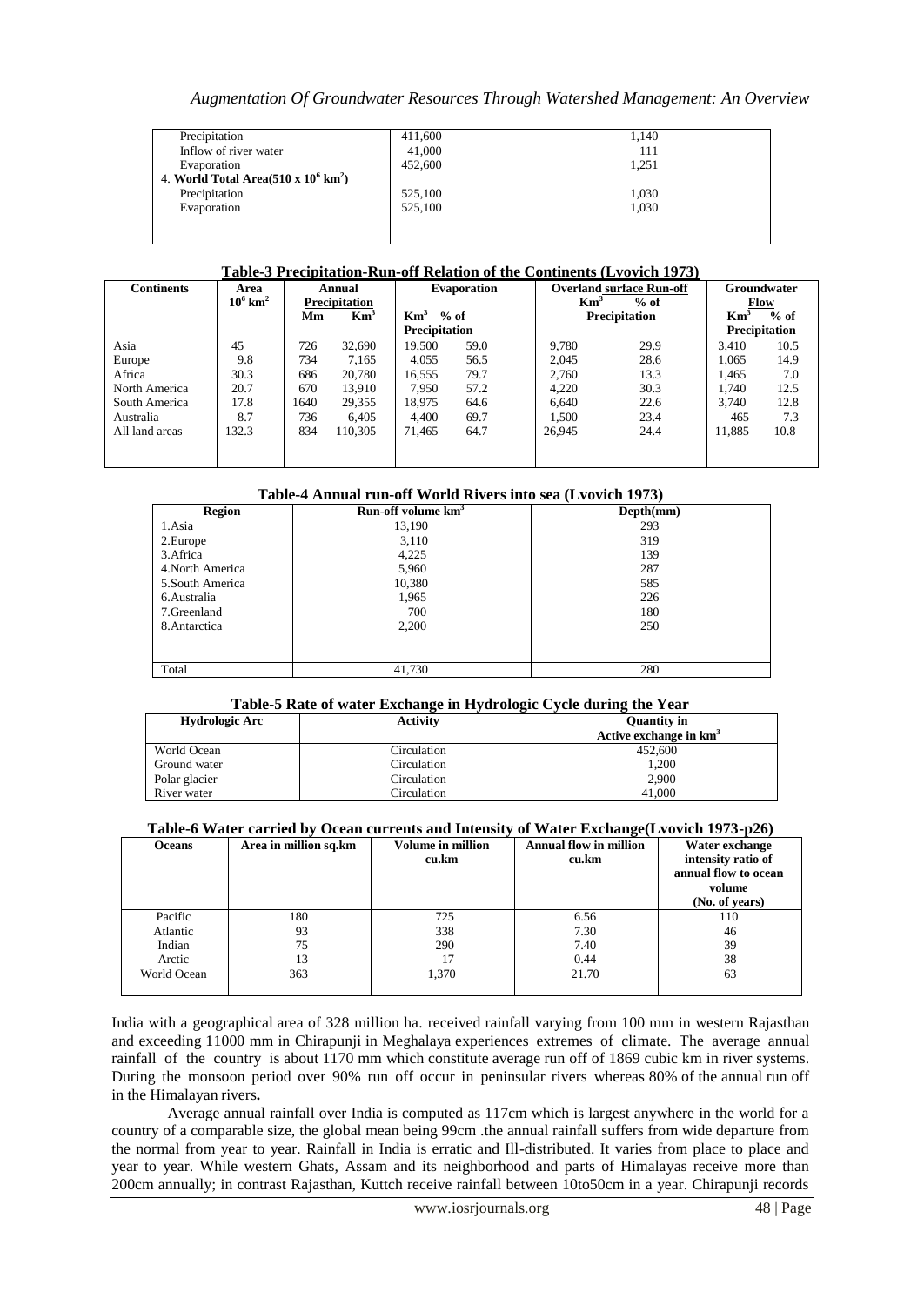a rainfall of 1142 cm, the highest in the country in a year and recorded as high as 104cm in one day .In major parts of the country almost 85to90 percent of the total rainfall is contributed by the southwest monsoon and is received only in four rainy months of June to September .The balance precipitation occurs during the North-East monsoon period of November and December mostly in the coastal area of Tamilnadu, Andhra Pradesh and parts of Orissa. There is wide departure in rainfall from year to year even in the rainy season. The rainfall in most part of the country is subject to uncertainty of occurrence marked by prolonged dry spell and aberration in time of commencement and with drawl and also the total amount received. Considering the nature of topography of the country, concentration and localized precipitation in the regions only limited extent of surface stream flow could be availed and rest goes into the sea.

| Annual average precipitation in India | $=370X10^6$ ha.m                                                                                        |
|---------------------------------------|---------------------------------------------------------------------------------------------------------|
| Loss in evaporation                   | $=120x10^6$ ha.m                                                                                        |
| Loss in seepage to soil               | $= 80 \times 10^{6}$ ha.m.(Groundwater $40x10^{6}$ ha.m)                                                |
| Annual stream flow in river           | $=170x10^{6}$ ha.m.(utilizable flow $77x10^{6}$ ha.m)                                                   |
|                                       | Thus surface water source is about 21% and groundwater source is about 11% of the annual precipitation. |
|                                       |                                                                                                         |

#### **STATUS OF WATER UTILIZATION IN INDIA**

In our country the main occupation of the people is agriculture and presently the irrigated area in the country is more than 91.8 million ha including 33.82 million ha from major and medium project. In 1997 total utilization of surface and ground water was about 605 cubic km. It is estimated that by 2025, the total water utilization in the country is projected about 1050 cubic km (700 cubic km from surface and 350 cubic km from ground water). This includes 52 cubic km for domestic use, 770 cubic km from irrigation, 71 cubic km for energy, 120 cubic km for industrial and 37 cubic km for other purposes. Thus, it appears that almost the entire utilizable water resources would be required to be utilized completely by 2025.

The available fresh water source is being depleted day by day which has led rationing of water in urban areas. Inter State and Inter City disputes on the use of water are growing day by day and even International disputes on water are getting space as box items on the first page of leading news papers of the world. The increasing population of India needs more water not only for personal and domestic use but requires more and more for irrigation to cater proportionate food demand.

Per capita average annual availability of water in world is 8500 cubic meters whereas in India annual water resources in the various river basins are estimated to be around 1869 cubic km and per capita annual availability is only 2200 cubic km which is not even uniform in the country. It varies from 18417 cubic mts. in Brahmaputra to as low as 380 cubic mts in some rivers of Tamilnadu. In any situation if availability is less than 1000 cubic mts. then, annually scarcity conditions are considered by International Agencies in that area. Thus, it is emerged that remedial measures are to be taken since water scarcity conditions are already prevailing in our country.

#### **WATERSHED**

Watershed Management Programme has to be adopted for conservation of soil and water in order to get optimum results. The term "watershed" indicates a geo- hydrological unit comprising of all land and water within the confines of drainage divide. The size of watershed in increasing order is expressed by terms such as micro-watershed, sub-watershed, watershed catchments and river basin. Watershed Management is an integrated approach to the development of an area with the ultimate aim of improving the quality of the life of the inhabitants of the area.

## **MAIN OBJECTIVES OF WATERSHED MANAGEMENT**

The ultimate aim of watershed management programme is to protect and improve the quality of life of the community. In order to achieve this objective there are several sub objectives which are required to be operated simultaneously as under:

- 1. Conservation of basic natural resourceslike soil, water and vegetation.
- 2. Protection of environment and restoration of geological balance.
- 3. Sustainable crop yields by adopting improved management and farming practices.
- 4. Development of land use systems through horticulture, forestry, pasture and animal husbandry.
- 5. Training programmes are to be conducted from time to time to educate beneficiaries and enhance their capacity and skill.
- 6. Regular periodical assessment by concerned people of watershed programme is essential for better results.
- 7. The awareness of people both as participant directly within the watershed area and as a beneficiary from the conservation of soil and water particularly for domestic purposes is essential.